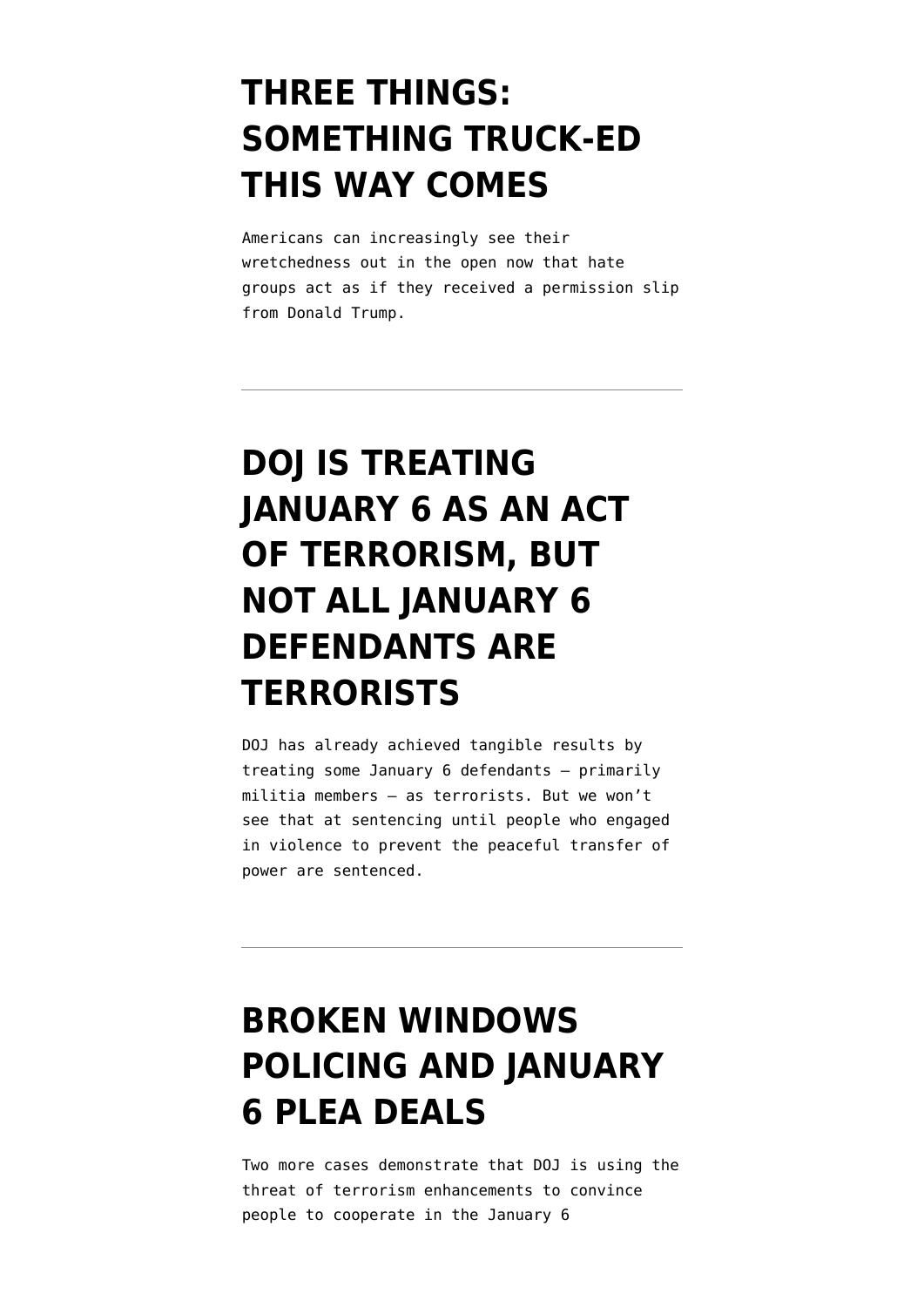# **[MARINA MEDVIN'S](https://www.emptywheel.net/2021/10/14/marina-medvins-client-signs-a-plea-with-the-potential-of-a-terrorism-enhancement/) [CLIENT SIGNS A PLEA](https://www.emptywheel.net/2021/10/14/marina-medvins-client-signs-a-plea-with-the-potential-of-a-terrorism-enhancement/) [WITH THE POTENTIAL OF](https://www.emptywheel.net/2021/10/14/marina-medvins-client-signs-a-plea-with-the-potential-of-a-terrorism-enhancement/) [A TERRORISM](https://www.emptywheel.net/2021/10/14/marina-medvins-client-signs-a-plea-with-the-potential-of-a-terrorism-enhancement/) [ENHANCEMENT](https://www.emptywheel.net/2021/10/14/marina-medvins-client-signs-a-plea-with-the-potential-of-a-terrorism-enhancement/)**

January 6 defense attorney Marina Medvin spends lots of time accusing people of being terrorists on Twitter. It's an interesting habit for an attorney whose client, yesterday, pled guilty to a plea agreement that reserves the right to ask for a terrorist enhancement at sentencing.

## **[THE EIGHT MONTH](https://www.emptywheel.net/2021/09/10/the-eight-month-investigation-into-the-january-6-investigation-didnt-end-in-march/) [INVESTIGATION INTO](https://www.emptywheel.net/2021/09/10/the-eight-month-investigation-into-the-january-6-investigation-didnt-end-in-march/) [THE JANUARY 6](https://www.emptywheel.net/2021/09/10/the-eight-month-investigation-into-the-january-6-investigation-didnt-end-in-march/) [INVESTIGATION DIDN'T](https://www.emptywheel.net/2021/09/10/the-eight-month-investigation-into-the-january-6-investigation-didnt-end-in-march/) [END IN MARCH](https://www.emptywheel.net/2021/09/10/the-eight-month-investigation-into-the-january-6-investigation-didnt-end-in-march/)**

Spencer Ackerman joined the long list of pundits weighing in on the January 6 investigation without bothering to do the work to understand it. That's a pity, because it may provide an alternative to the failures we made after 9/11.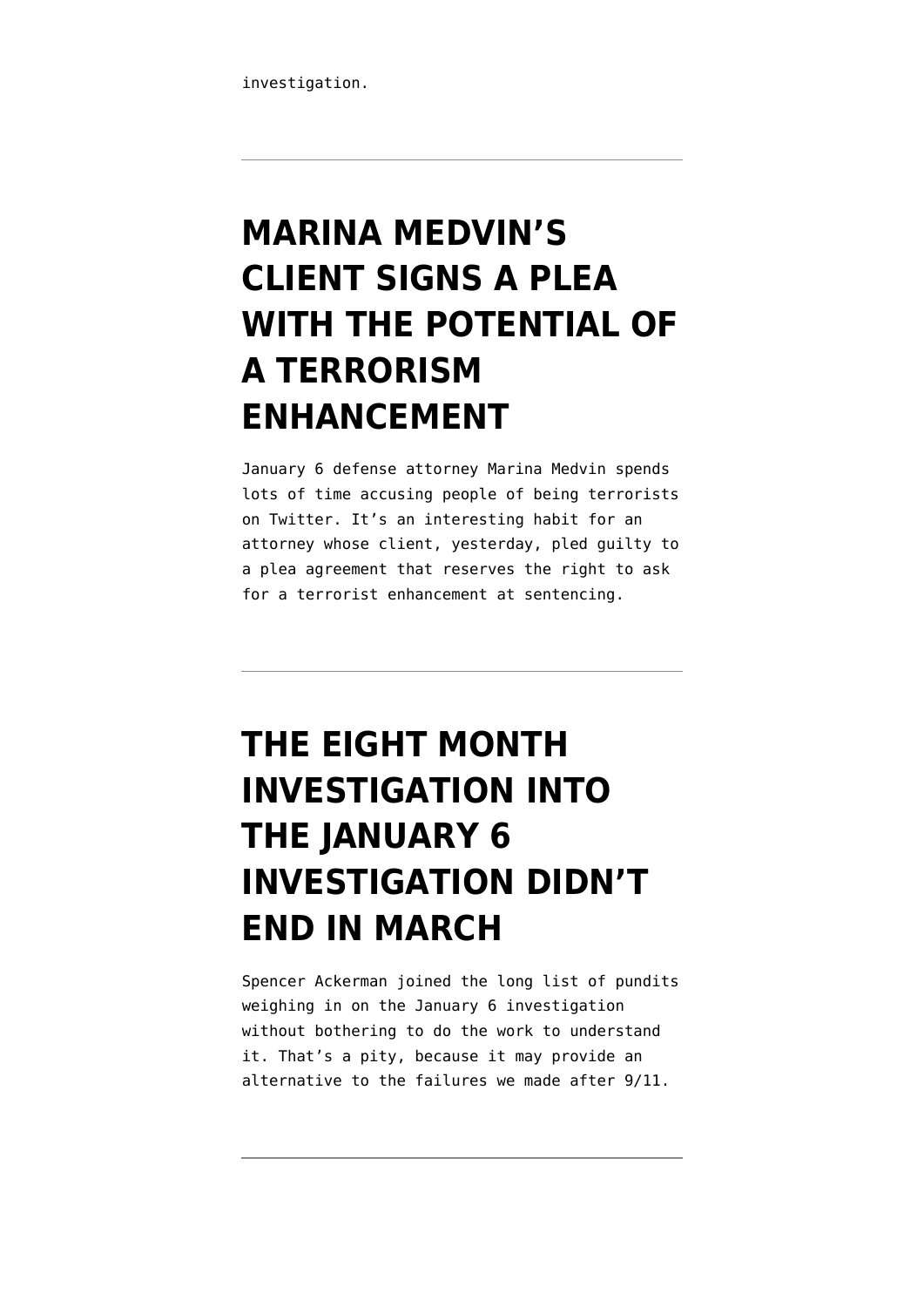## **[REUTERS DOESN'T](https://www.emptywheel.net/2021/08/20/reuters-doesnt-mention-terrorism-when-discussing-the-january-6-investigation/) [MENTION TERRORISM](https://www.emptywheel.net/2021/08/20/reuters-doesnt-mention-terrorism-when-discussing-the-january-6-investigation/) [WHEN CLAIMING DOJ](https://www.emptywheel.net/2021/08/20/reuters-doesnt-mention-terrorism-when-discussing-the-january-6-investigation/) [WON'T CHARGE SERIOUS](https://www.emptywheel.net/2021/08/20/reuters-doesnt-mention-terrorism-when-discussing-the-january-6-investigation/) [OFFENSES IN THE](https://www.emptywheel.net/2021/08/20/reuters-doesnt-mention-terrorism-when-discussing-the-january-6-investigation/) [JANUARY 6](https://www.emptywheel.net/2021/08/20/reuters-doesnt-mention-terrorism-when-discussing-the-january-6-investigation/) [INVESTIGATION](https://www.emptywheel.net/2021/08/20/reuters-doesnt-mention-terrorism-when-discussing-the-january-6-investigation/)**

A Reuters report that has people in a tizzy claims that DOJ is not charging January 6 defendants with seditious conspiracy. It doesn't mention that DOJ is treating a number of defendants as terrorists.

## **[TERRORISTS IN THE](https://www.emptywheel.net/2021/08/13/terrorists-in-the-tunnel-the-omnibus-indictment-for-officer-daniel-hodges-assault/) [TUNNEL: THE OMNIBUS](https://www.emptywheel.net/2021/08/13/terrorists-in-the-tunnel-the-omnibus-indictment-for-officer-daniel-hodges-assault/) [INDICTMENT FOR](https://www.emptywheel.net/2021/08/13/terrorists-in-the-tunnel-the-omnibus-indictment-for-officer-daniel-hodges-assault/) [OFFICER DANIEL](https://www.emptywheel.net/2021/08/13/terrorists-in-the-tunnel-the-omnibus-indictment-for-officer-daniel-hodges-assault/) [HODGE'S ASSAULT](https://www.emptywheel.net/2021/08/13/terrorists-in-the-tunnel-the-omnibus-indictment-for-officer-daniel-hodges-assault/)**

When he testified before the January 6 committee about his assault, allegedly at the hands of two men charged in an omnibus assault indictment, Daniel Hodges called them terrorism. The indictment may well prove that their acts of violence against him and against our democracy were just that.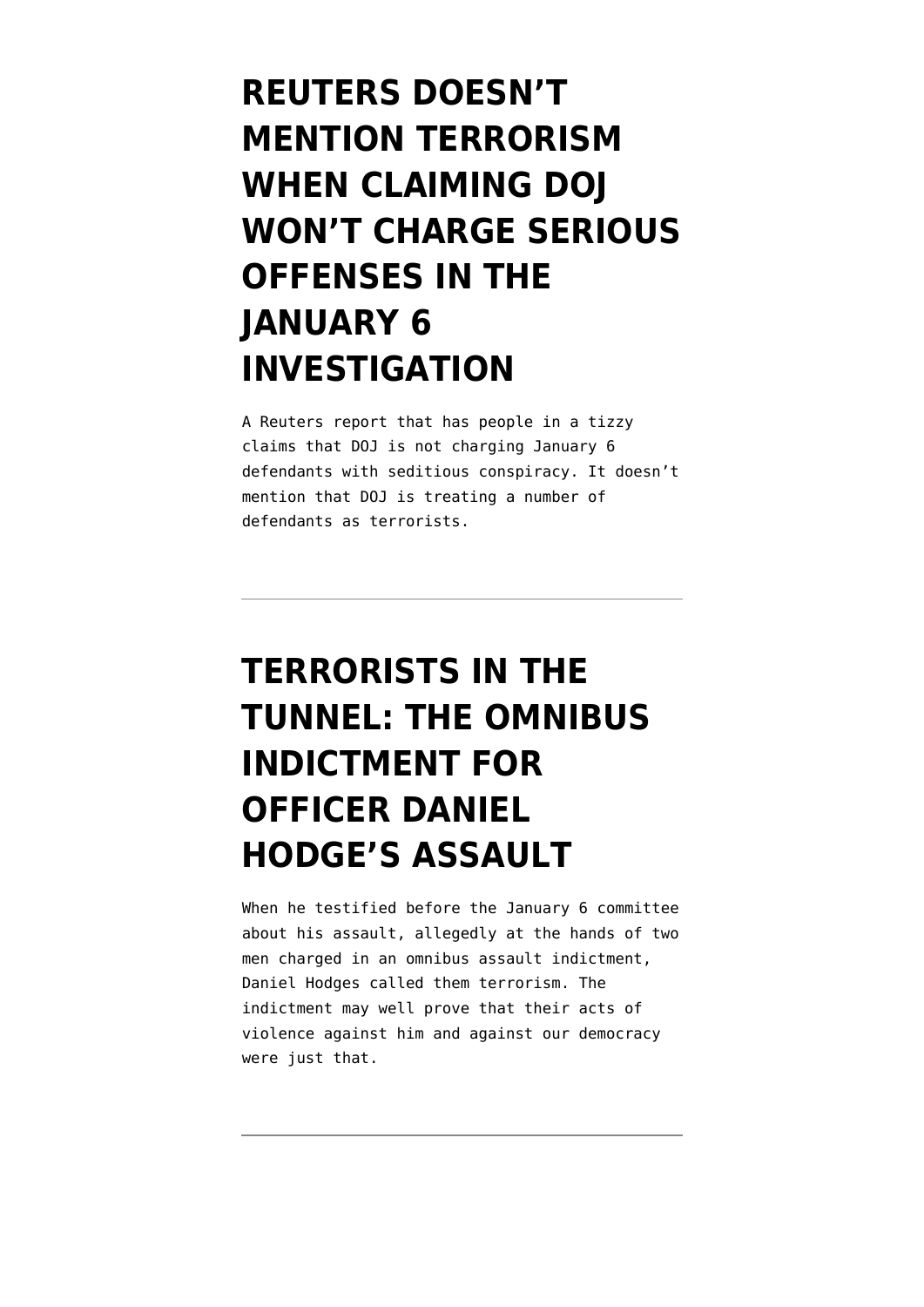## **[SCOTT FAIRLAMB PLED](https://www.emptywheel.net/2021/08/07/scott-fairlambs-admissions-dojs-two-routes-to-terrorism-enhancements-on-january-6-cases/) [GUILTY TO](https://www.emptywheel.net/2021/08/07/scott-fairlambs-admissions-dojs-two-routes-to-terrorism-enhancements-on-january-6-cases/) [OBSTRUCTION AND](https://www.emptywheel.net/2021/08/07/scott-fairlambs-admissions-dojs-two-routes-to-terrorism-enhancements-on-january-6-cases/) [ASSAULT; DOES THAT](https://www.emptywheel.net/2021/08/07/scott-fairlambs-admissions-dojs-two-routes-to-terrorism-enhancements-on-january-6-cases/) [AMOUNT TO](https://www.emptywheel.net/2021/08/07/scott-fairlambs-admissions-dojs-two-routes-to-terrorism-enhancements-on-january-6-cases/) [TERRORISM?](https://www.emptywheel.net/2021/08/07/scott-fairlambs-admissions-dojs-two-routes-to-terrorism-enhancements-on-january-6-cases/)**

At Scott Fairlamb's September 27 sentencing, we may learn whether DC Judges consider January 6 to be an act of terrorism.

## **["DARKENED PLAZAS](https://www.emptywheel.net/2021/07/22/darkened-plazas-with-throngs-of-people-the-government-debunks-the-portland-january-6-comparisons/) [WITH THRONGS OF](https://www.emptywheel.net/2021/07/22/darkened-plazas-with-throngs-of-people-the-government-debunks-the-portland-january-6-comparisons/) [PEOPLE:" THE](https://www.emptywheel.net/2021/07/22/darkened-plazas-with-throngs-of-people-the-government-debunks-the-portland-january-6-comparisons/) [GOVERNMENT DEBUNKS](https://www.emptywheel.net/2021/07/22/darkened-plazas-with-throngs-of-people-the-government-debunks-the-portland-january-6-comparisons/) [THE PORTLAND –](https://www.emptywheel.net/2021/07/22/darkened-plazas-with-throngs-of-people-the-government-debunks-the-portland-january-6-comparisons/) [JANUARY 6](https://www.emptywheel.net/2021/07/22/darkened-plazas-with-throngs-of-people-the-government-debunks-the-portland-january-6-comparisons/) [COMPARISONS](https://www.emptywheel.net/2021/07/22/darkened-plazas-with-throngs-of-people-the-government-debunks-the-portland-january-6-comparisons/)**

When challenged to explain why January 6 defendants are being brought to trial after lots of Portland protest cases have dismissed, DOJ explained that January 6 defendants made their alleged crimes much easier to prosecute.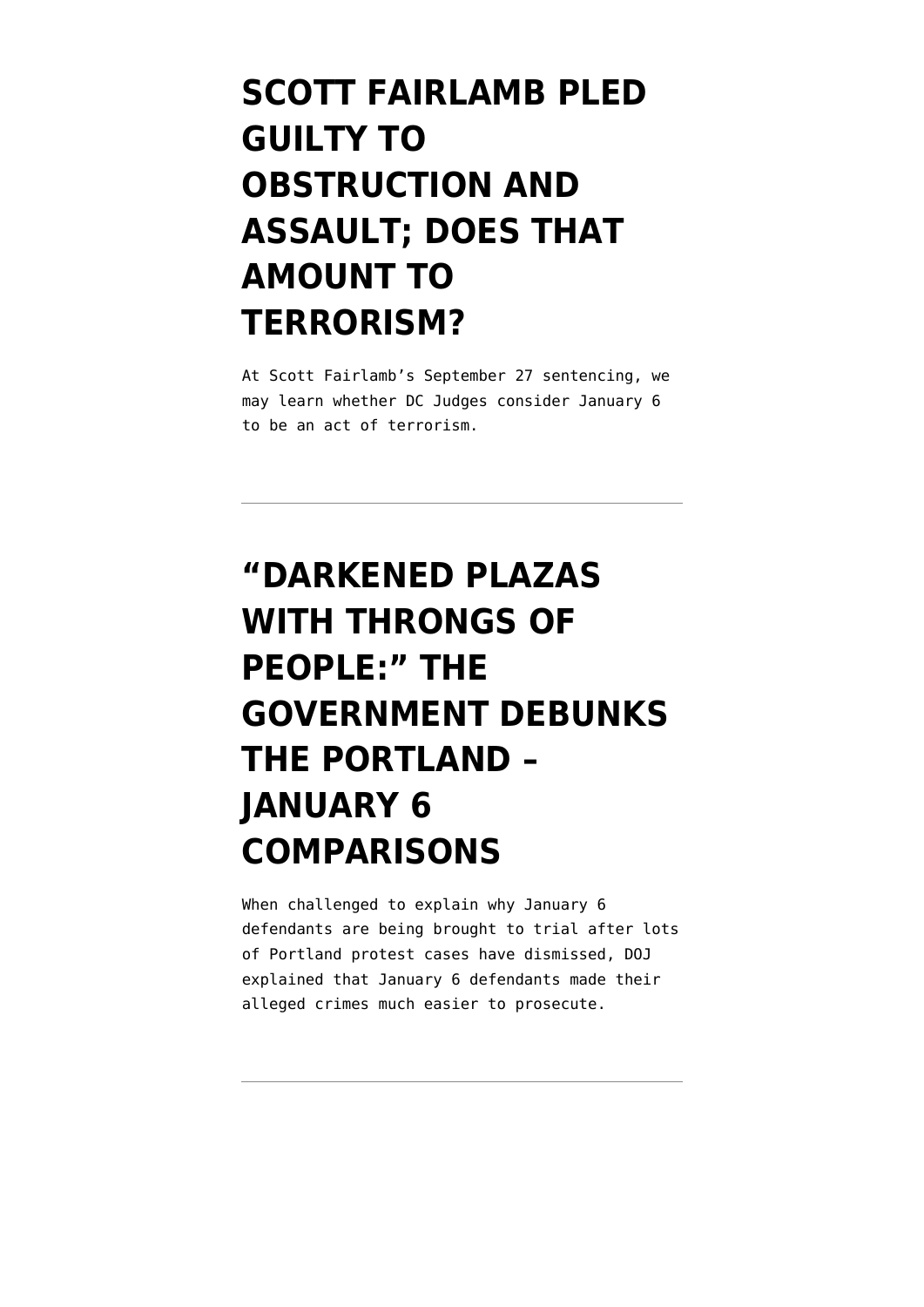### **[PCLOB: THE ESSENTIAL](https://www.emptywheel.net/2021/06/21/pclob-the-essential-oversight-link-designed-to-be-inadequate/) [OVERSIGHT LINK](https://www.emptywheel.net/2021/06/21/pclob-the-essential-oversight-link-designed-to-be-inadequate/) [DESIGNED TO BE](https://www.emptywheel.net/2021/06/21/pclob-the-essential-oversight-link-designed-to-be-inadequate/) [INADEQUATE](https://www.emptywheel.net/2021/06/21/pclob-the-essential-oversight-link-designed-to-be-inadequate/)**

Last year, there were a couple of measures that purported to respond to the problems with the Carter Page FISA application but which would not have helped him at all. In February, House Judiciary Committee [rolled out a bill](https://docs.house.gov/meetings/JU/JU00/20200226/110582/HMKP-116-JU00-20200226-SD001.pdf) to replace the now-lapsed Section 215 of FISA that included a Privacy and Civil Liberties Oversight Board review of the impact that tradition FISA had on First Amendment Activities.

> SEC. 303. REPORT ON USE OF FISA AUTHORITIES REGARDING PROTECTED ACTIVITIES AND PROTECTED CLASSES.

(a) REPORT.—Not later than one year after the date of the enactment of this Act, the Privacy and Civil Liberties Oversight Board shall make publicly available, to the extent practicable, a report on—

(1) the extent to which the activities and protected classes described in subsection (b) are used to support targeting decisions in the use of authorities pursuant to the Foreign Intelligence Surveillance Act of 1978 (50 U.S.C. 1801 et seq.); and

(2) the impact of the use of such authorities on such activities and protected classes.

As I [noted at the time](https://www.emptywheel.net/2020/02/24/the-carter-page-clauses-in-the-fisa-reform-bill-wouldnt-help-carter-page/), because PCLOB's mandate is limited to counterterrorism, it would not be able to look at counterintelligence targeting. This is not the first time that PCLOB's mandate made its work less useful than it could be. Because its Section 702 report was necessarily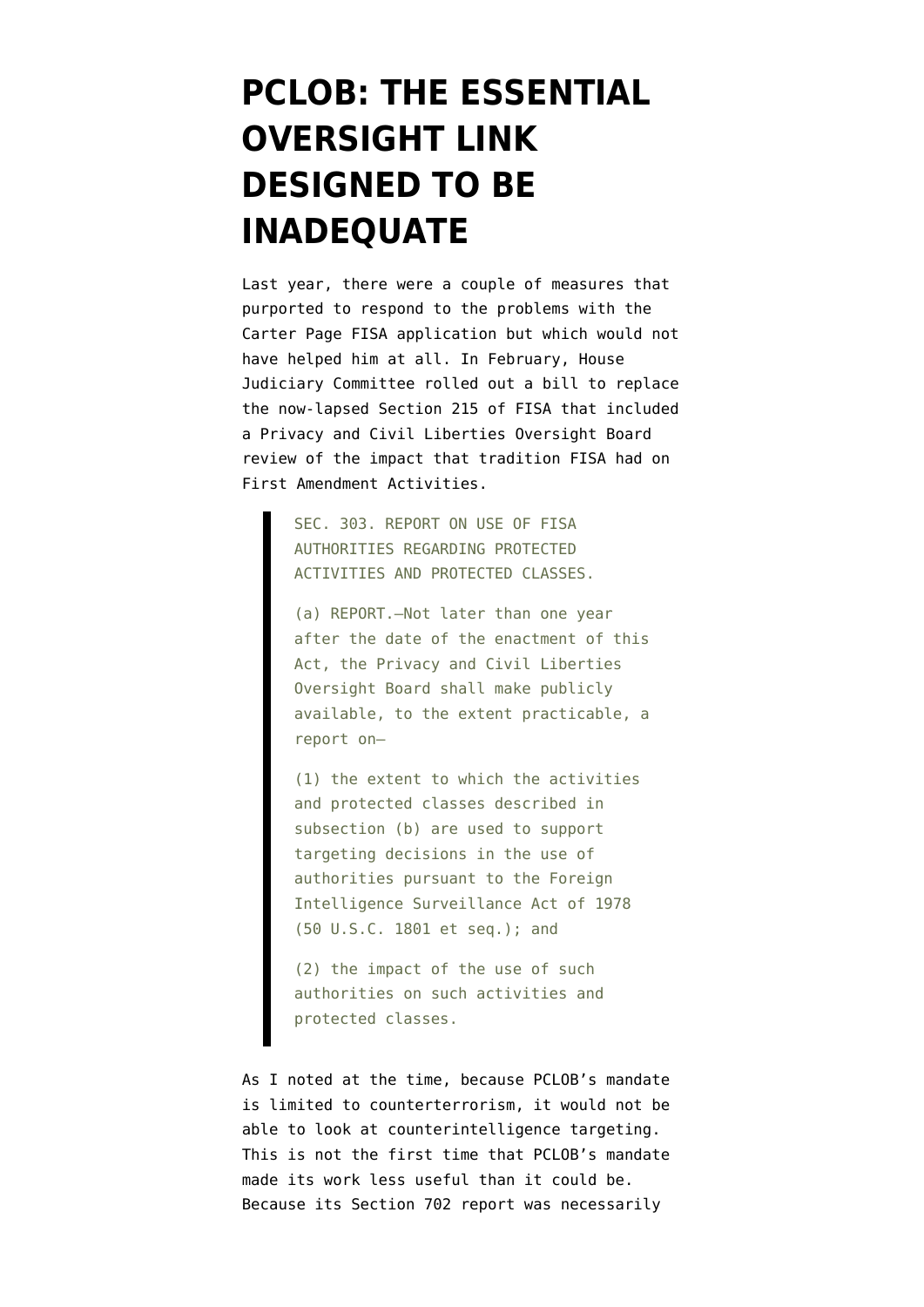limited to the counterterrorism uses of the law, PCLOB's report did not address problems with the cybersecurity and counterproliferation uses of Section 702, both of which have far more unexpected impact on US person's privacy than the counterterrorism use.

Then, in May, PCLOB's Chair, Adam Klein, [announced](https://www.washingtonpost.com/national-security/privacy-and-civil-liberties-board-will-review-surveillance-law-that-has-vexed-trump/2020/05/27/65864df8-a02d-11ea-9590-1858a893bd59_story.html) PCLOB was going to review traditional FISAs.

> Adam I. Klein, the chairman of the privacy board, said that the issues Horowitz surfaced were precisely those that the board was established to examine.

"This is at the heartland of our jurisdiction," said Klein, a lawyer and prominent researcher of FISA and other national security laws. "The IG found systemic compliance problems. At a minimum, we have a duty to inform ourselves."

I again [noted](https://www.emptywheel.net/2020/05/28/in-a-bid-to-remain-relevant-pclob-will-treat-carter-page-as-a-suspected-terrorist/) that PCLOB's mandate would limit the value of such a review, and indeed, would prevent PCLOB from even reviewing the precipitating application, Page's counterintelligence application.

Last week, Klein released the results of that review, billed and released not as a PCLOB report, but as a [Chairperson's White Paper](https://documents.pclob.gov/prod/Documents/EventsAndPress/ec2bfc95-f111-4123-87d5-8a7827bf2fdd/Chairman) (Klein has said he'd step down once Joe Biden replaced him). He makes clear,

> I provide several observations and recommendations based on this review. These views are provided in my individual capacity as Chairman and should not be attributed to the Board as a whole or to other members of the Board.

Its recommendations are not obviously supported by the described scope of the review. His White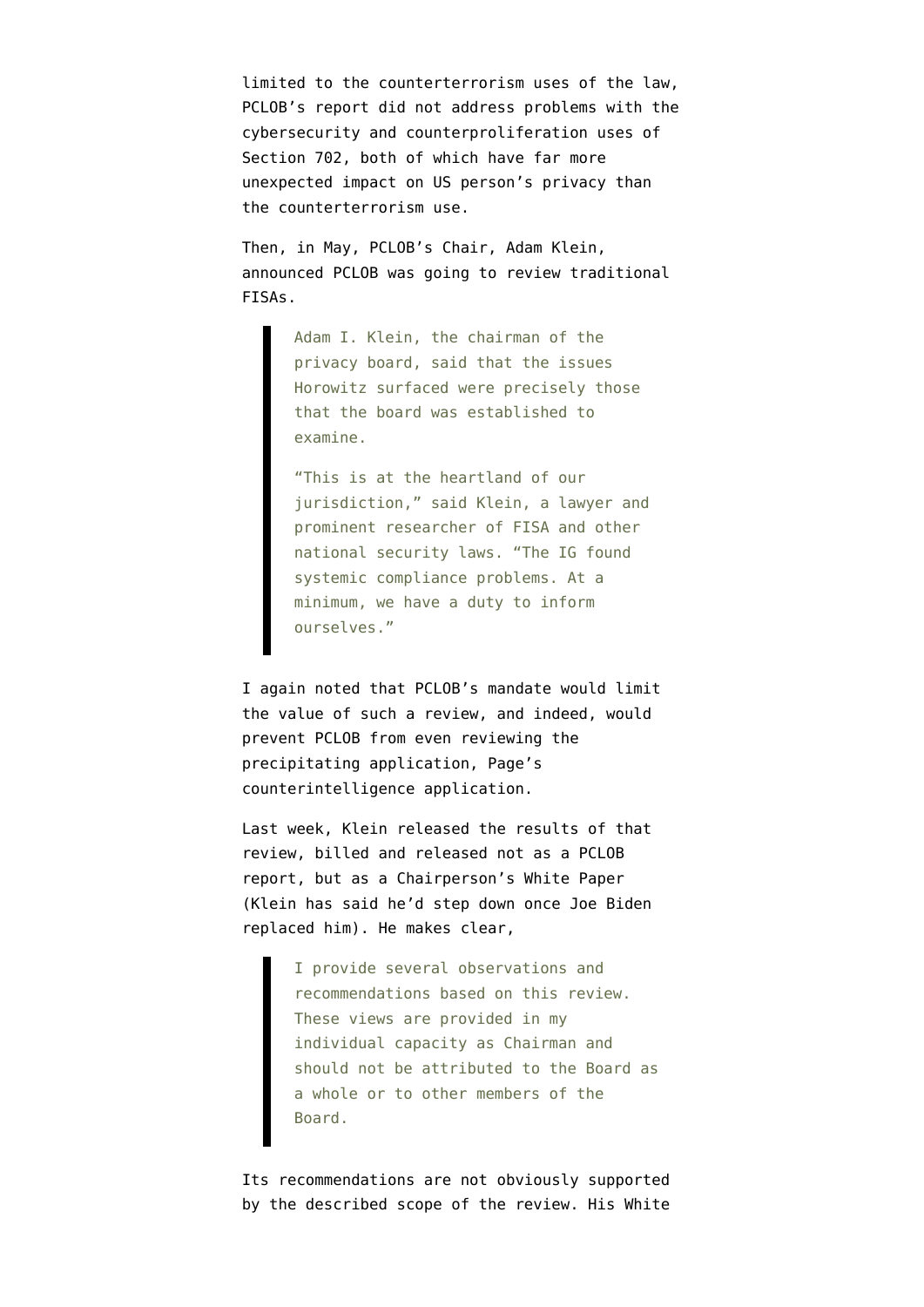Paper generally argues for more efficiency, a recommendation that conflicts with virtually all other conclusions that came out of the Carter Page review (though some of his recommendations to achieve efficiency, such as making the authorization period for non-US person FISA applications one year, make sense). He makes two recommendations (that the Woods file not require repeated documentation for repeated facts and that DOJ distinguish between information known at the time and information learned subsequent to an initial application) that would undercut some of the results of the DOJ IG Report on Carter Page.

Klein's White Paper does recommend that a summary memo submitted with the application which highlights novel privacy, legal, or technological issues. If the FBI Director or his delegate were required to sign off on that summary as well as the current certification (that doesn't address the probable cause content of the application in the least), it might provide a level of accountability that ([Congress](https://www.emptywheel.net/2020/09/30/lindsey-graham-chuck-grassley-and-mike-lee-exhibit-utter-ignorance-about-fbi-certification-on-fisa-applications/) [doesn't yet understand](https://www.emptywheel.net/2020/09/30/lindsey-graham-chuck-grassley-and-mike-lee-exhibit-utter-ignorance-about-fbi-certification-on-fisa-applications/)) FISA currently lacks. Other than that, Klein's White Paper reads as much like a valedictory trying to guide future PCLOB plans as it does a report to improve FISA. Almost two pages of the 26-page report constitutes a recommendation to reauthorize Section 215 of FISA.

But, as predicted, the review did not consider anything remotely pertinent to what happened to Carter Page.

To conduct its review of applications themselves, PCLOB asked for and received the subset of the 29 FISA files that DOJ IG is conducting a review of that pertain to counterterrorism as well as the backup exchange between FBI and DOJ regarding those applications. That included:

- 19 total applications (out of 29 reviewed by DOJ IG)
- All counterterrorism targets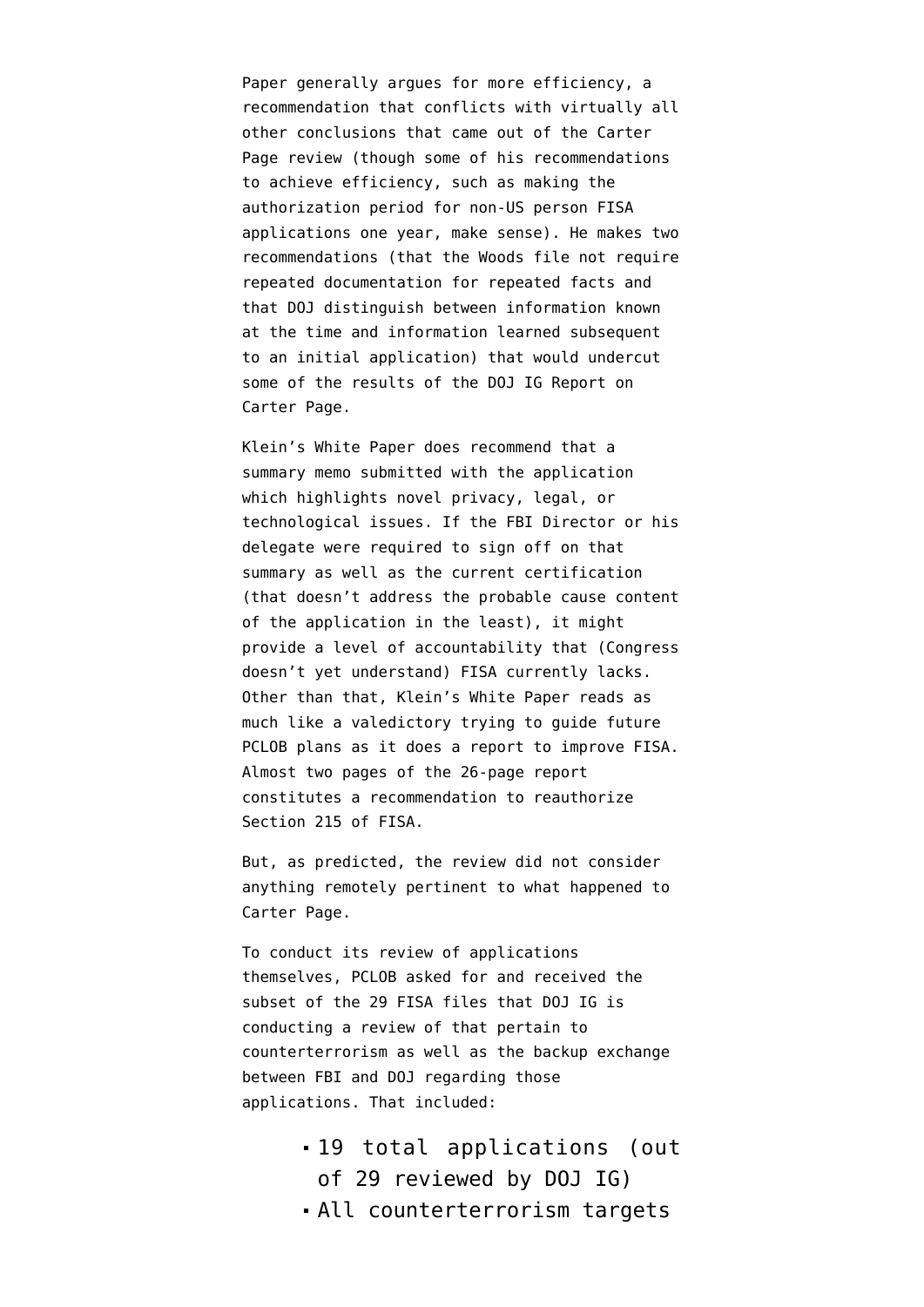#### Most located in United States at time of targeting

These details help us understand the two reports DOJ IG wrote about the full set of 29 files. which I [wrote about here.](https://www.emptywheel.net/2020/08/07/dojs-accounting-of-its-fisa-errors-cannot-be-compared-to-the-carter-page-report/) Of the 29, ten must be counterintelligence files like Carter Page's.

Because PCLOB did not review the counterintelligence applications, it only reviewed one of the two for which DOJ IG found a material error. The second was a CI application that showed a worse error rate than the Carter Page file (which was measured using a different methodology than the Carter Page one).

It also didn't review any Sensitive Investigative Matters — applications which, like Carter Page's, involve someone who is a political, journalistic, or religious figure whose targeting should get extra scrutiny. That seems to suggest that DOJ IG did not include any counterterrorism applications targeting SIMs in its review (it would seem SIMs would be more likely to be targeted on the counterintelligence side, but [we know of religious and political](https://www.emptywheel.net/2014/07/09/all-these-muslim-organizations-have-probably-been-associationally-mapped/) [figures](https://www.emptywheel.net/2014/07/09/all-these-muslim-organizations-have-probably-been-associationally-mapped/) targeted under counterterrorism FISA applications). These would be the applications that pose the greatest privacy and civil liberties concern.

In lieu of that, FBI Office of General Counsel provided PCLOB with,

> The number of "sensitive investigative matters" pertaining to U.S. persons in which FBI sought a FISA probable cause order in each year between 2015 and 2019, a summary of each matter (including the type of investigation and the features resulting in its classification as a "sensitive investigative matter"), and whether each request was granted.

That's presumably how PCLOB learned that there aren't all that many SIMs targeted under FISA.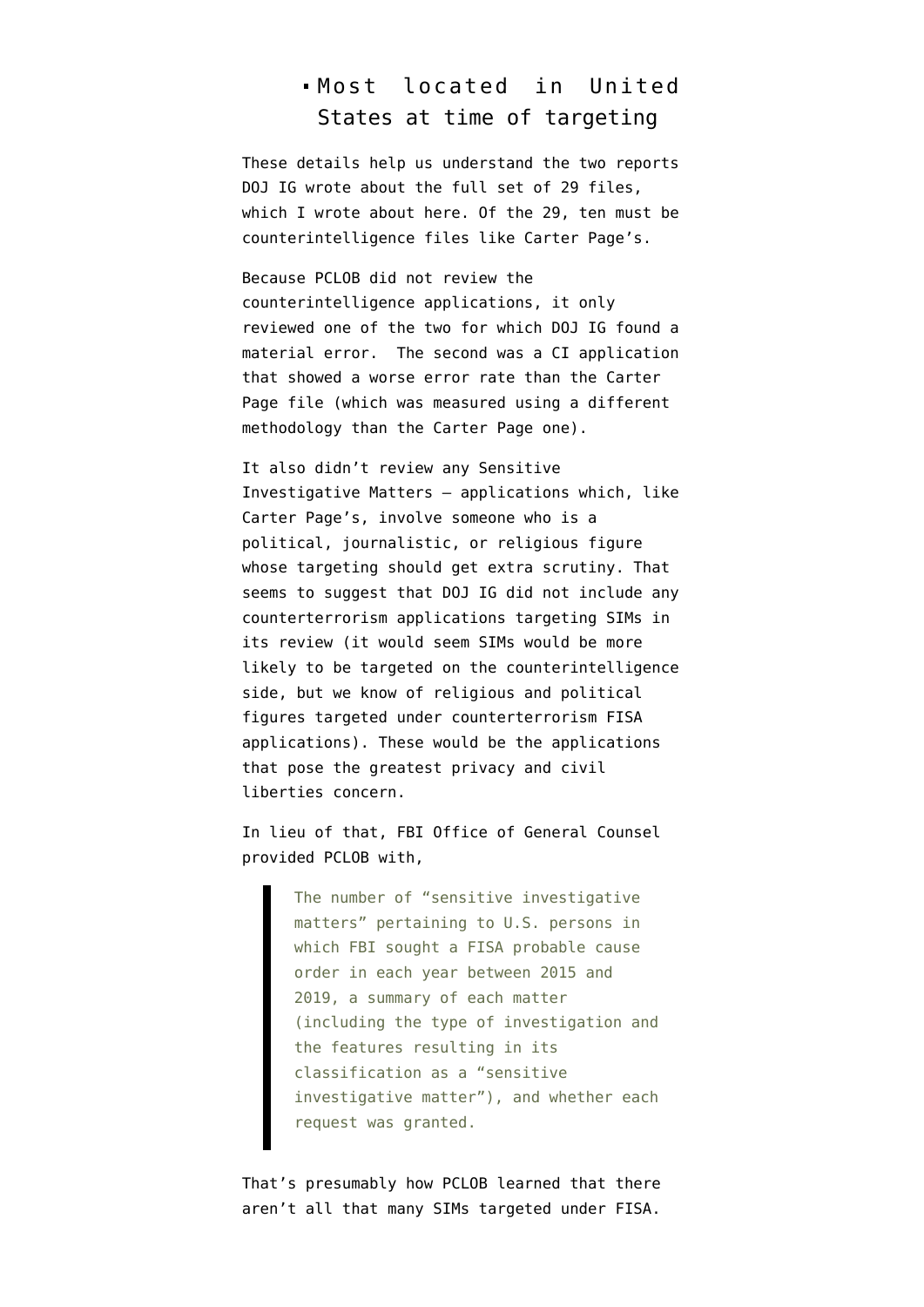[I]nformation received by the Board indicates that relatively few FISA applications are obtained each year in SIMs.

Still, this is the core of what you'd need to review to serve the function of PCLOB. Klein even appears not to have reviewed [Page's](https://www.documentcloud.org/documents/6842430-170629-Carter-Page-FISA-Application) [significantly declassified public applications,](https://www.documentcloud.org/documents/6842430-170629-Carter-Page-FISA-Application) which would have been simple to do, would have provided him something to compare the counterterrorism applications he reviewed with, but which would have been outside the scope of PCLOB's mandate.

This matters because PCLOB has been reasonably effective. Indeed, [in a book published in April](https://www.amazon.com/National-Security-Leaks-Freedom-Press/dp/0197519385) [in recognition of the 50th Anniversary of the](https://www.amazon.com/National-Security-Leaks-Freedom-Press/dp/0197519385) [Pentagon Papers,](https://www.amazon.com/National-Security-Leaks-Freedom-Press/dp/0197519385) Lisa Monaco (in a contribution submitted before she became Deputy Attorney General) pointed to PCLOB's contributions after the Snowden releases as an important way forward to balance security and secrecy in the age of mass leaks. Monaco even recommended that PCLOB consult with the Director of National Intelligence prior to the implementation of certain policies. (Director of National Intelligence Avril Haines also contributed a chapter to the book, which was far more intriguing that Monaco's.)

> Another would be to institute a practice of DNI consultation with the PCLOB before the adoption of certain collection programs. The PCLOB served an important function after disclosures precisely because it is charged with considering privacy and civil liberties implications as well as the national security implications of counterterrorism programs.82 It could be a valuable addition to the consideration and review of some intelligence programs for a standing body with the infrastructure to handle classified information to work with privacy officers in each agency to assess